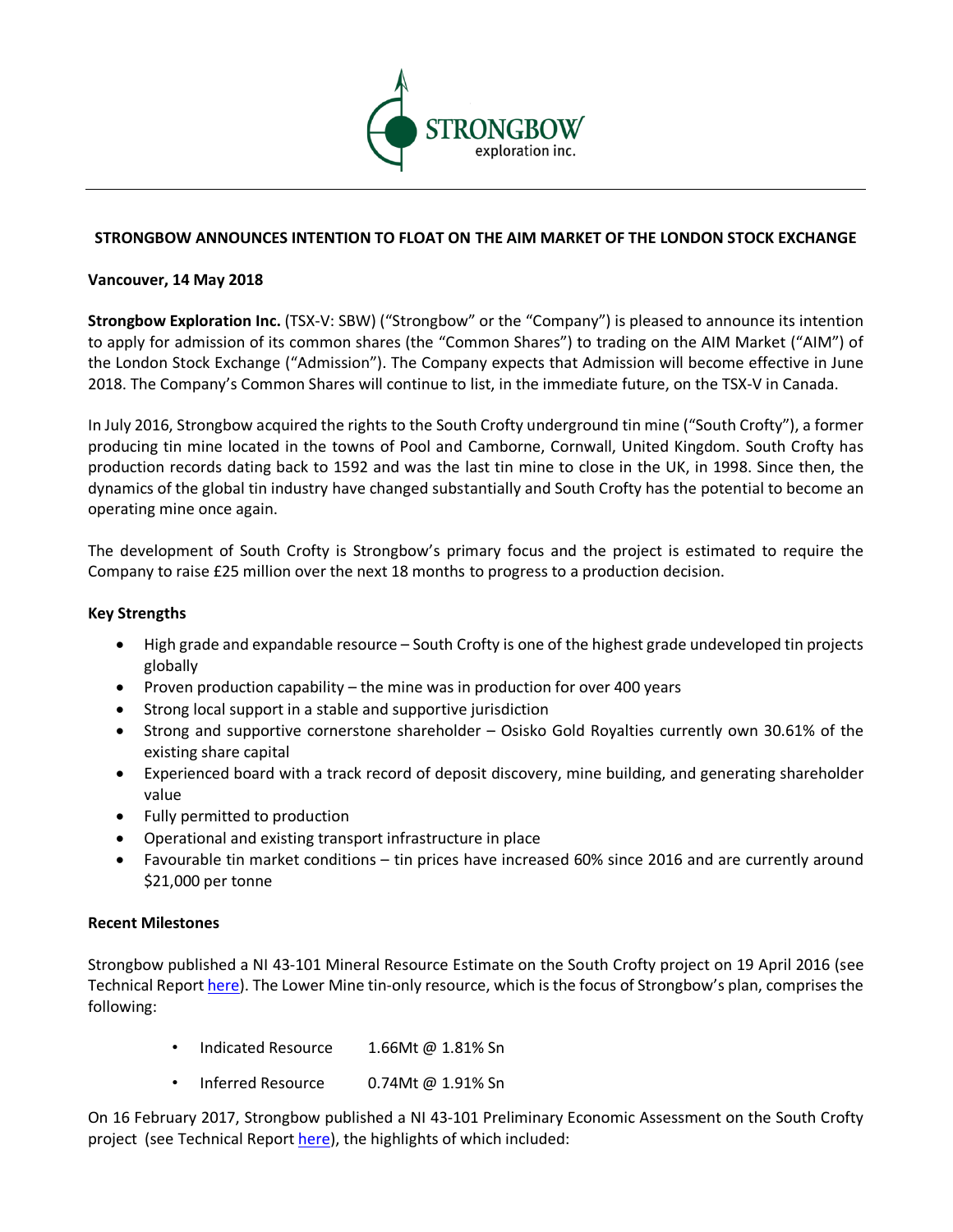|  | After tax NPV | \$128.2m |
|--|---------------|----------|
|--|---------------|----------|

- IRR 24%
- Pre-production CAPEX \$113.6m
- Payback 3.8 years
- LOM sustaining CAPEX \$74.3m

The South Crofty project is fully permitted through to production, with Planning Permission to construct a new process facility and Underground Planning Permission (mining permit) which is valid until 2071. In October 2017, Strongbow was successful in securing a Mine Waste and Water Discharge Permit allowing for the dewatering of the flooded mine workings. In January 2018, the Company issued a C\$7,170,000 loan note to its largest shareholder, Osisko Gold Royalties Ltd. This loan note is convertible (at the option of Osisko Gold Royalties) to a 1.5% Net Smelter Returns Royalty. These proceeds are being used to construct a water treatment plant, which is expected to be completed by the end of October 2018. Upon completion of the water treatment plant, the dewatering of the mine will commence.

# **Tin Market**

Nick Elwes

Tin, a strategic metal, is used primarily as solder – a compound used in all electronic devices - and in a wide range of manufacturing sectors. Demand for tin is projected to remain stable for the foreseeable future, but supply is expected to decrease over the next four to five years as production from the major producing countries of the world - China, Malaysia, Indonesia and Peru – continues a decline that started in 2015. Tin prices have risen 60% since January 2016 and are now trading around US\$21,000 per tonne.

finnCap will be acting as nominated adviser and broker to Strongbow in connection with the Admission.

Richard Williams, Strongbow CEO, stated: "Strongbow has achieved a great deal since acquiring the South Crofty project in July 2016, and its planned admission to AIM, which is the next step in the Company's strategy, is a very exciting development. The Company continues to advance South Crofty to a production decision, with a plan to re-commence production in 2021. The project has all necessary permits in place, and, as a former producing mine, offers great potential at a relatively low risk. The global demand for tin, especially in consumer electronics, combined with current tin price forecasts, underpins Strongbow's strategy.

I would like to take this opportunity to thank our existing shareholders for providing us with the support to reach this milestone."

| For further information:                          |                           |
|---------------------------------------------------|---------------------------|
| <b>Strongbow Exploration</b>                      | Tel: +1 604 200 6664      |
| <b>Richard Williams</b>                           |                           |
| Irene Dorsman                                     |                           |
|                                                   |                           |
| finnCap (Nominated Adviser & Broker)              | Tel: +44 (0) 207 220 0500 |
| Chris Raggett/Scott Mathieson (corporate finance) |                           |
| Emily Morris (corporate broking)                  |                           |
|                                                   |                           |
| <b>Blytheweigh (UK PR Advisers)</b>               | Tel: +44 (0) 207 138 3204 |
| Tim Blythe                                        |                           |
| Camilla Horsfall                                  |                           |